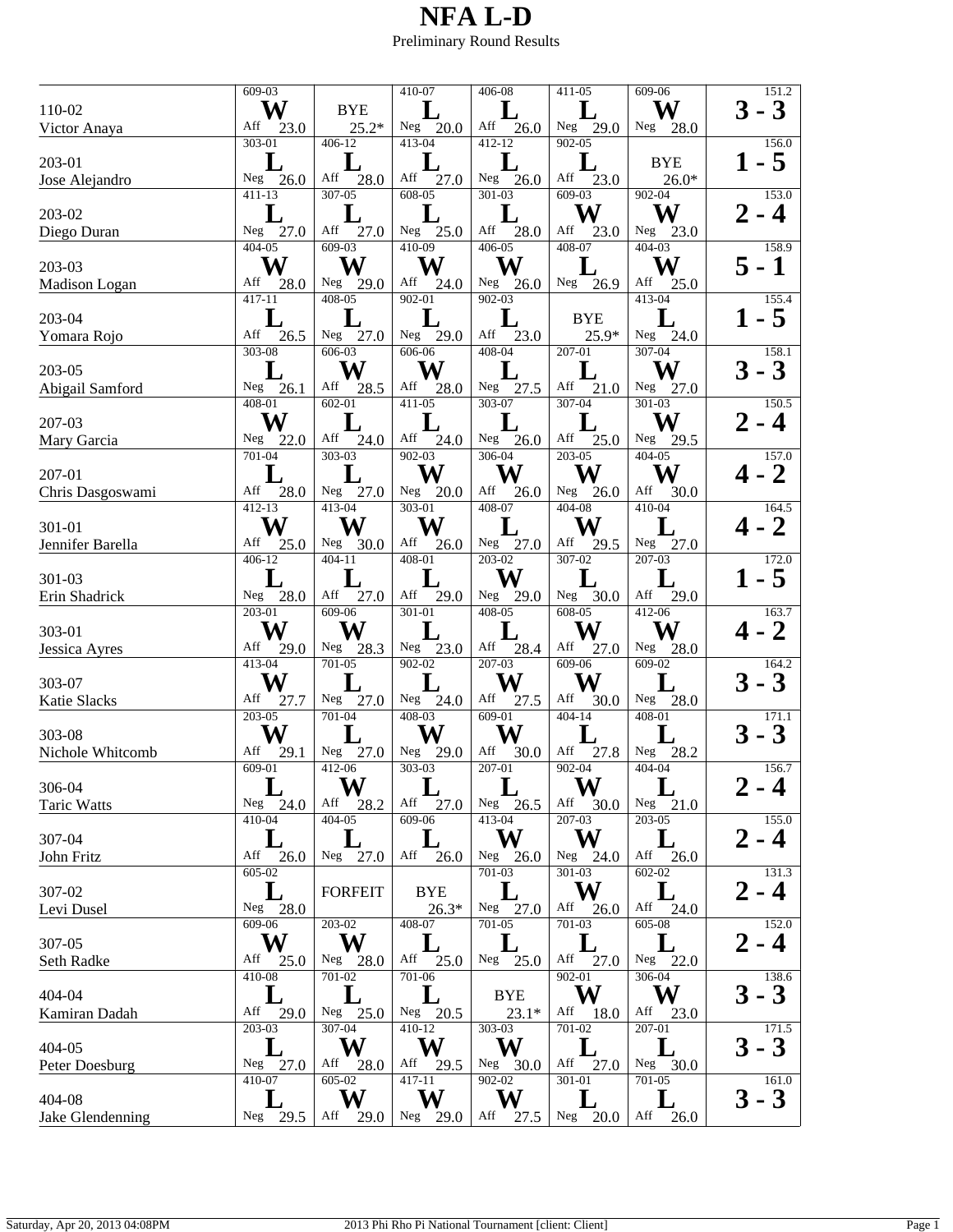|                         | 408-03      | $412 - 12$  | 406-08      | 606-03                                     | 303-08                 | 408-07                  | 171.0                   |
|-------------------------|-------------|-------------|-------------|--------------------------------------------|------------------------|-------------------------|-------------------------|
| 404-14                  | W           | W           |             | W                                          | W                      | W                       | $-1$<br>5               |
| Aditya Sharma           | Aff<br>25.0 | Neg 30.0    | Neg $29.0$  | ${\rm Aff}$<br>30.0                        | Neg<br>28.0            | Aff<br>29.0             |                         |
|                         | 301-03      | $203 - 01$  | 301-02      | $410-09$                                   | $902 - 02$             | $609-01$                | 166.0                   |
|                         |             |             |             |                                            |                        |                         |                         |
| 406-12                  | W           | W           | L           |                                            |                        | W                       | $-3$<br>3               |
| Kat Vengoechea          | Aff<br>29.0 | Neg $29.0$  | Aff 29.0    | Neg $23.0$                                 | Neg<br>28.0            | Aff<br>28.0             |                         |
|                         |             | $410-09$    | 701-03      | $203 - 03$                                 | 602-01                 | 902-03                  | 152.4                   |
| 406-05                  | <b>BYE</b>  |             | W           |                                            |                        | W                       | 3<br>$-3$               |
|                         |             |             |             |                                            |                        |                         |                         |
| David Juarez            | $25.4*$     | Neg $24.0$  | Aff<br>29.0 | Aff<br>25.0                                | Neg $26.0$             | Neg 23.0                |                         |
|                         | 207-03      | 301-02      | $301 - 03$  | $902 - 01$                                 | $412 - 12$             | 303-08                  | 156.4                   |
| 408-01                  |             |             | W           | W                                          | W                      | W                       | $\overline{\mathbf{2}}$ |
| Carter Beck             | Aff<br>20.0 | Neg $26.0$  | Neg 28.0    | Aff<br>28.0                                | Neg $26.0$             | Aff<br>28.4             |                         |
|                         | $404 - 14$  | $412 - 08$  | $303 - 08$  | 606-06                                     | $606 - 03$             | $701 - 03$              | 157.5                   |
|                         |             |             |             |                                            |                        |                         |                         |
| 408-03                  |             | W           | L           | W                                          | W                      |                         | $-3$<br>3               |
| Joy DeGuzman            | Neg 24.0    | Aff<br>25.0 | 26.0<br>Aff | Neg $30.0$                                 | Aff<br>28.5            | $Neg$ <sup>-</sup> 24.0 |                         |
|                         | 602-01      | $203 - 04$  | $902 - 04$  | $303 - 01$                                 | $410 - 08$             | 902-02                  | 171.0                   |
| 408-05                  | L           | W           | W           | W                                          |                        |                         | $-3$<br>3               |
|                         |             |             |             |                                            |                        |                         |                         |
| <b>Andrew Escalante</b> | Neg $29.0$  | Aff<br>29.0 | Aff<br>28.0 | Neg<br>29.0                                | Neg<br>29.0            | Aff<br>27.0             |                         |
|                         | 605-08      | 606-06      | 701-05      | $602 - 01$                                 | $410-04$               | 406-08                  | 168.0                   |
| 408-10                  | W           | W           | W           | W                                          | W                      |                         | $-1$<br>5               |
| Harrison Shieh          | Aff<br>28.0 | Neg $27.0$  | Aff<br>28.0 | Neg 28.0                                   | Aff<br>28.0            | Neg<br>29.0             |                         |
|                         | $404 - 08$  | 303-06      | $110 - 02$  | 301-02                                     | $609-02$               | 408-04                  | 175.0                   |
|                         |             |             |             |                                            |                        |                         |                         |
| 410-07                  | W           | W           | W           |                                            | W                      |                         | 2                       |
| Hannah Holzmann         | Aff<br>30.0 | Neg $30.0$  | Aff<br>28.0 | Neg 28.0                                   | Aff<br>29.0            | Neg<br>30.0             |                         |
|                         | $404 - 04$  | $608 - 05$  | $404 - 11$  | $701 - 02$                                 | $408 - 05$             | $701 - 04$              | 169.0                   |
| 410-08                  | W           | W           | W           |                                            | W                      |                         | $\mathbf{2}$            |
|                         |             |             |             |                                            |                        |                         |                         |
| <b>Trevor Hursey</b>    | Neg $28.0$  | Aff<br>28.0 | Aff<br>29.0 | Neg $26.0$                                 | Aff<br>30.0            | Neg 28.0                |                         |
|                         | 412-06      | 406-05      | 203-03      | 406-12                                     | 408-04                 | $404 - 11$              | 159.5                   |
| 410-09                  | W           | W           | L           | W                                          |                        |                         | 3<br>$-3$               |
| Sean Kolkey             | Neg $27.0$  | Aff<br>28.0 | Neg $23.0$  | Aff<br>28.0                                | Aff<br>25.0            | Neg 28.5                |                         |
|                         | $902 - 04$  |             |             |                                            | 605-08                 |                         |                         |
|                         |             | 406-08      | 404-05      | 412-13                                     |                        | 902-01                  | 158.5                   |
| 410-12                  | W           |             |             |                                            | W                      |                         | - 4                     |
| Spencer Wolfe           | Aff<br>25.0 | Neg 24.5    | Neg 29.0    | Aff<br>26.0                                | Aff<br>27.0            | Neg $27.0$              |                         |
|                         | $902 - 05$  | $408 - 04$  | $207 - 03$  | $609 - 02$                                 | $110-02$               | 701-06                  | 171.5                   |
|                         | W           |             | W           |                                            | W                      |                         |                         |
| 411-05                  |             | L           |             |                                            |                        |                         | - 3                     |
| David Kim               | Aff<br>29.0 | Neg<br>29.0 | 27.0<br>Neg | Aff<br>27.0                                | Aff<br>30.0            | 29.5<br>Neg             |                         |
|                         | 203-02      | 602-02      | 404-03      | 303-06                                     | 701-06                 | 902-05                  | 164.8                   |
| 411-13                  | W           | W           |             |                                            |                        |                         | $\boldsymbol{4}$        |
| <b>Barrett Tate</b>     | Aff<br>28.0 | Neg<br>27.3 | Aff<br>29.9 | Neg $27.0$                                 | Aff<br>28.6            | Neg<br>24.0             |                         |
|                         | 606-03      | $404 - 14$  | 609-03      | $203 - 01$                                 | 408-01                 | $417 - 11$              | 162.0                   |
|                         |             |             |             |                                            |                        |                         |                         |
| 412-12                  |             |             | $\bf W$     | W                                          |                        | W                       | $3 - 3$                 |
| Mike Parra              | Neg $24.0$  | Aff<br>29.0 | Neg 27.0    | Aff<br>28.0                                | Aff<br>26.0            | Neg 28.0                |                         |
|                         | 410-09      | 306-04      | $602 - 02$  | $902 - 04$                                 | 609-01                 | 303-01                  | 166.3                   |
| 412-06                  |             |             | W           | W                                          | W                      |                         | 3<br>$\mathbf{3}$       |
|                         |             |             |             |                                            |                        |                         |                         |
| <b>Austin Funk</b>      | Aff<br>25.0 | Neg 27.8    | Aff<br>29.0 | Neg<br>28.5                                | Neg<br>28.0            | Aff<br>28.0             |                         |
|                         | 406-08      | $408 - 03$  | $902 - 05$  | 417-11                                     | 701-01                 | $606 - 06$              | 164.5                   |
| 412-08                  |             |             | W           |                                            | W                      | W                       | 3<br>$-3$               |
| Paige Laudenback        | Aff<br>27.5 | Neg 23.0    | Neg 29.0    | Aff<br>29.5                                | Neg<br>27.5            | Aff<br>28.0             |                         |
|                         | 301-01      | 701-03      | 701-02      | 410-12                                     | 605-06                 | 606-03                  | 154.0                   |
|                         |             |             |             |                                            |                        |                         |                         |
| 412-13                  |             | W           | $\bf L$     | W                                          |                        | W                       | $-3$<br>3               |
| Michael Roe             | 20.0<br>Neg | Aff<br>28.0 | Aff<br>26.0 | Neg<br>30.0                                | Aff<br>20.0            | 30.0<br>Neg             |                         |
|                         | 303-07      | 301-01      | $203 - 01$  | 307-04                                     | 606-06                 | $203 - 04$              | 150.0                   |
| 413-04                  | L           |             | W           |                                            |                        | W                       | - 4                     |
|                         |             |             |             |                                            |                        |                         |                         |
| Troy Kabwasa            | 26.0<br>Neg | Aff<br>22.0 | Neg<br>28.0 | ${\mathop{\mathrm{Aff}}\nolimits}$<br>24.0 | Neg<br>25.0            | Aff<br>25.0             |                         |
|                         | 203-04      | 408-07      | 404-08      | 412-08                                     | 303-03                 | 412-12                  | 147.0                   |
| 417-11                  | W           | L           | L           | W                                          |                        | $\bf L$                 | - 4                     |
| Eric Post               | Neg<br>27.0 | Aff<br>10.0 | Aff<br>28.0 | Neg<br>28.0                                | ${\hbox{Neg}}$<br>26.0 | Aff<br>28.0             |                         |
|                         | $408 - 05$  | 207-03      | 701-04      | 408-10                                     | 406-05                 | 303-06                  | 164.0                   |
|                         | W           | W           |             |                                            | W                      |                         |                         |
| 602-01                  |             |             |             |                                            |                        |                         | 3<br>$-3$               |
| Jenna Hewitt            | Aff<br>29.5 | Neg<br>25.0 | Neg<br>27.5 | Aff<br>25.0                                | Aff<br>29.0            | Neg<br>28.0             |                         |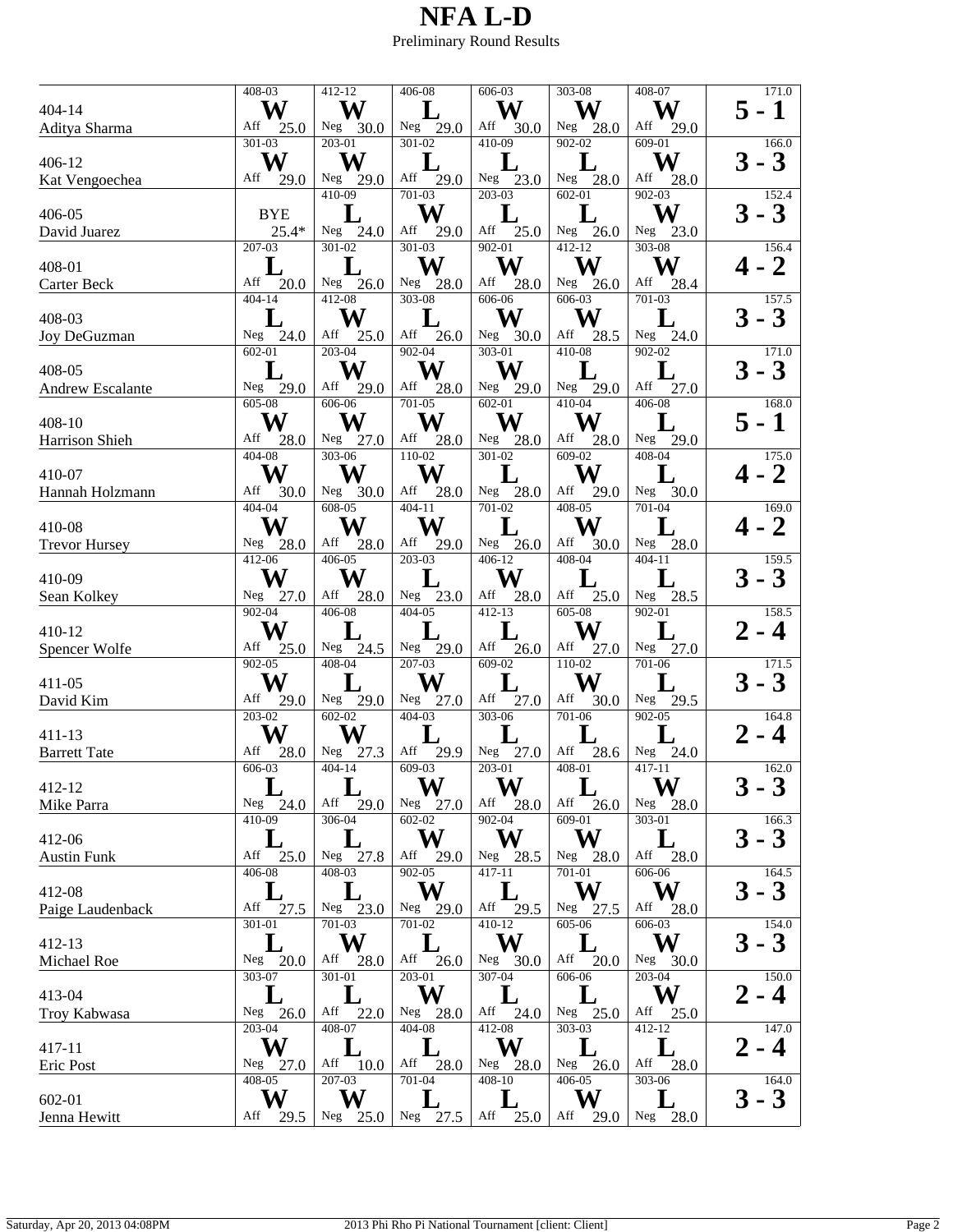|                       | 701-03        | 411-13      | 412-06       | 902-05      | 902-03      | 307-02      | 162.8                    |
|-----------------------|---------------|-------------|--------------|-------------|-------------|-------------|--------------------------|
|                       |               |             |              |             |             |             |                          |
| 602-02                |               |             |              | W           | W           | W           | $-3$                     |
| Richard Jaykins       | Neg $26.0$    | Aff<br>26.8 | Neg 29.0     | Aff<br>28.0 | Aff<br>27.0 | Neg $26.0$  |                          |
|                       | 701-05        | $902 - 05$  | $303 - 06$   | $701 - 01$  | $412 - 13$  | $303 - 03$  | 157.0                    |
|                       | L             | W           | ${\bf L}$    | W           | W           | L           | $-3$<br>3                |
| 605-06                |               |             |              |             |             |             |                          |
| MaryAnne Sinclair     | Aff<br>24.0   | Neg $29.0$  | Aff<br>28.0  | Neg 27.0    | Neg<br>20.5 | Aff<br>28.5 |                          |
|                       | $307 - 02$    | $404 - 08$  | 609-01       | $609-03$    | $701 - 04$  | 608-05      | 155.0                    |
| 605-02                | W             |             |              | W           |             |             | $\boldsymbol{4}$         |
|                       | Aff           |             |              | Aff         | Aff         |             |                          |
| Erica Jauregui        | 29.0          | Neg $25.0$  | Neg $24.0$   | 28.0        | 25.0        | Neg $24.0$  |                          |
|                       | 408-10        | $902 - 03$  | 606-03       | 608-05      | 410-12      | $307 - 05$  | 150.0                    |
| 605-08                |               | W           | L            |             |             | W           | - 4                      |
| Eric Thomas           | Neg $25.0$    | Aff<br>26.0 | Neg $24.0$   | Aff<br>25.0 | Neg $27.0$  | Aff<br>23.0 |                          |
|                       | 701-01        | 408-10      | 203-05       | 408-03      | 413-04      | 412-08      | 150.0                    |
|                       |               |             |              |             |             |             |                          |
| 606-06                | W             | L           | L            | L           | W           |             | - 4                      |
| Alice Hoover          | Neg $27.0$    | Aff<br>24.0 | Neg 25.0     | Aff<br>25.0 | Aff<br>27.0 | Neg 22.0    |                          |
|                       | 412-12        | 203-05      | 605-08       | 404-14      | 408-03      | 412-13      | 161.5                    |
| 606-03                | W             |             | W            |             |             |             | - 4                      |
|                       |               |             |              |             |             |             |                          |
| Willis Berrios        | Aff<br>26.0   | Neg $27.0$  | Aff<br>26.5  | Neg 27.0    | Neg<br>27.0 | Aff<br>28.0 |                          |
|                       | $408 - 04$    | 410-08      | $203 - 02$   | 605-08      | 303-01      | 605-02      | 156.5                    |
| 608-05                |               | L           | W            | W           |             | W           | 3<br>$-3$                |
| Dan Enas              | Aff<br>22.5   | Neg 27.0    | Aff<br>27.0  | Neg<br>27.0 | Neg<br>26.0 | Aff<br>27.0 |                          |
|                       | 306-04        |             |              |             |             |             |                          |
|                       |               | 902-04      | 605-02       | 303-08      | 412-06      | $406 - 12$  | 149.0                    |
| 609-01                | W             |             | W            |             |             |             | $\boldsymbol{4}$         |
| Jordan Brown          | Aff<br>26.0   | Neg 26.0    | Aff<br>20.0  | Neg $26.0$  | Aff<br>26.0 | Neg $25.0$  |                          |
|                       | $307 - 05$    | $303 - 01$  | $307 - 04$   | $701 - 06$  | $303 - 07$  | $110-02$    | 153.0                    |
|                       |               |             | W            |             |             |             |                          |
| 609-06                |               | L           |              |             |             | L           | - 5                      |
| Kurt Wagner           | Neg $23.0$    | Aff<br>28.0 | 28.0<br>Neg  | Aff 22.0    | Neg $25.0$  | Aff<br>27.0 |                          |
|                       | 110-02        | 203-03      | 412-12       | 605-02      | 203-02      | 701-01      | 159.5                    |
| 609-03                |               |             |              |             |             | W           | $\overline{5}$           |
|                       |               |             | Aff          |             |             |             |                          |
| <b>Evan Haynes</b>    | Neg $25.0$    | Aff<br>27.0 | 29.0         | Neg 26.0    | Neg 24.5    | Aff<br>28.0 |                          |
|                       | 606-06        | 902-01      | 609-02       | 605-06      | 412-08      | 609-03      | 148.5                    |
| 701-01                |               | W           |              |             |             |             | - 5                      |
| Zachary Beall         | Aff<br>20.0   | Neg 28.0    | Neg $21.0$   | Aff<br>26.0 | Aff<br>27.0 | Neg 26.5    |                          |
|                       | $602 - 02$    | $412 - 13$  | 406-05       | $307 - 02$  | 307-05      | 408-03      | 167.0                    |
|                       |               |             |              |             |             |             |                          |
| 701-03                | W             | $\mathbf L$ | $\bf L$      | W           | W           | W           | 2                        |
| Alex Glanzman         | Aff<br>29.0   | 27.0<br>Neg | Neg $24.0$   | Aff<br>28.5 | Neg<br>28.5 | Aff<br>30.0 |                          |
|                       | 609-02        | 701-01      | 203-04       | $408 - 01$  | $404 - 04$  | 410-12      | 146.5                    |
| 902-01                |               |             | W            |             |             | W           | $\boldsymbol{4}$         |
|                       |               |             |              |             |             |             |                          |
| Pratishtha Chhabra    | Neg $25.0$    | Aff<br>25.0 | Aff<br>30.0  | Neg $25.0$  | Neg $14.0$  | Aff<br>27.5 |                          |
|                       | 411-05        | 605-06      | 412-08       | $602 - 02$  | 203-01      | $411 - 13$  | 152.5                    |
| 902-05                | L             | L           | $\mathbf{L}$ |             | W           | W           | - 4                      |
| Kristin Velez         | Neg<br>27.0   | Aff<br>27.0 | Aff<br>19.0  | Neg 27.5    | Neg<br>24.0 | Aff<br>28.0 |                          |
|                       | 404-03        | 307-02      | 303-07       | 404-08      | $406 - 12$  | $408 - 05$  | 156.2                    |
|                       |               |             |              |             |             |             |                          |
| 902-02                |               | W           | W            |             | W           | W           | 2                        |
| Alexander Lee         | Aff<br>25.0   | Neg $26.0*$ | Aff<br>24.2  | Neg 27.0    | Aff<br>25.0 | Neg<br>29.0 |                          |
|                       | $303 - 06$    | $605 - 08$  | $207 - 01$   | $203 - 04$  | $602 - 02$  | $406 - 05$  | 133.0                    |
|                       |               | L           |              | W           |             | L           |                          |
| 902-03                |               |             |              |             |             |             | - 5                      |
| <b>Garrett Mosier</b> | Aff<br>20.0   | Neg $19.0$  | Aff<br>23.0  | Neg<br>21.0 | Neg<br>29.0 | Aff<br>21.0 |                          |
|                       | 410-12        | 609-01      | 408-05       | 412-06      | 306-04      | 203-02      | 151.0                    |
| 902-04                | L             | W           |              |             |             |             | - 5                      |
| Sierra Seiver         | Neg<br>- 14.0 | Aff<br>28.0 | Neg $26.0$   | Aff<br>28.0 | Neg<br>30.0 | Aff<br>25.0 |                          |
|                       |               |             |              | $203 - 05$  |             | 410-07      |                          |
|                       | 608-05        | 411-05      | 410-04       |             | 410-09      |             | 173.4                    |
| 408-04                | W             | W           |              | W           | W           | W           | 1<br>5<br>$\blacksquare$ |
| Jonny Deatherage      | 28.5<br>Neg   | Aff<br>30.0 | 29.9<br>Neg  | Aff<br>29.0 | Neg<br>26.0 | Aff<br>30.0 |                          |
|                       | $303 - 03$    | $301 - 03$  | 410-08       | 701-04      | 701-05      | 410-09      | 167.0                    |
|                       | W             |             |              |             |             |             |                          |
| 404-11                |               | W           |              | W           |             | W           | 2                        |
| Kelly Kehoe           | Aff<br>27.0   | Neg<br>29.0 | 28.0<br>Neg  | Aff<br>28.0 | Neg<br>28.0 | Aff<br>27.0 |                          |
|                       | 207-01        | 303-08      | 602-01       | 404-11      | 605-02      | 410-08      | 172.0                    |
| 701-04                | W             | W           | W            |             | W           | W           | 5 -<br>$\mathbf 1$       |
|                       |               |             |              |             |             |             |                          |
| Evan Johnson          | Neg<br>29.0   | Aff<br>29.0 | Aff<br>28.0  | Neg<br>27.0 | Neg<br>30.0 | Aff<br>29.0 |                          |